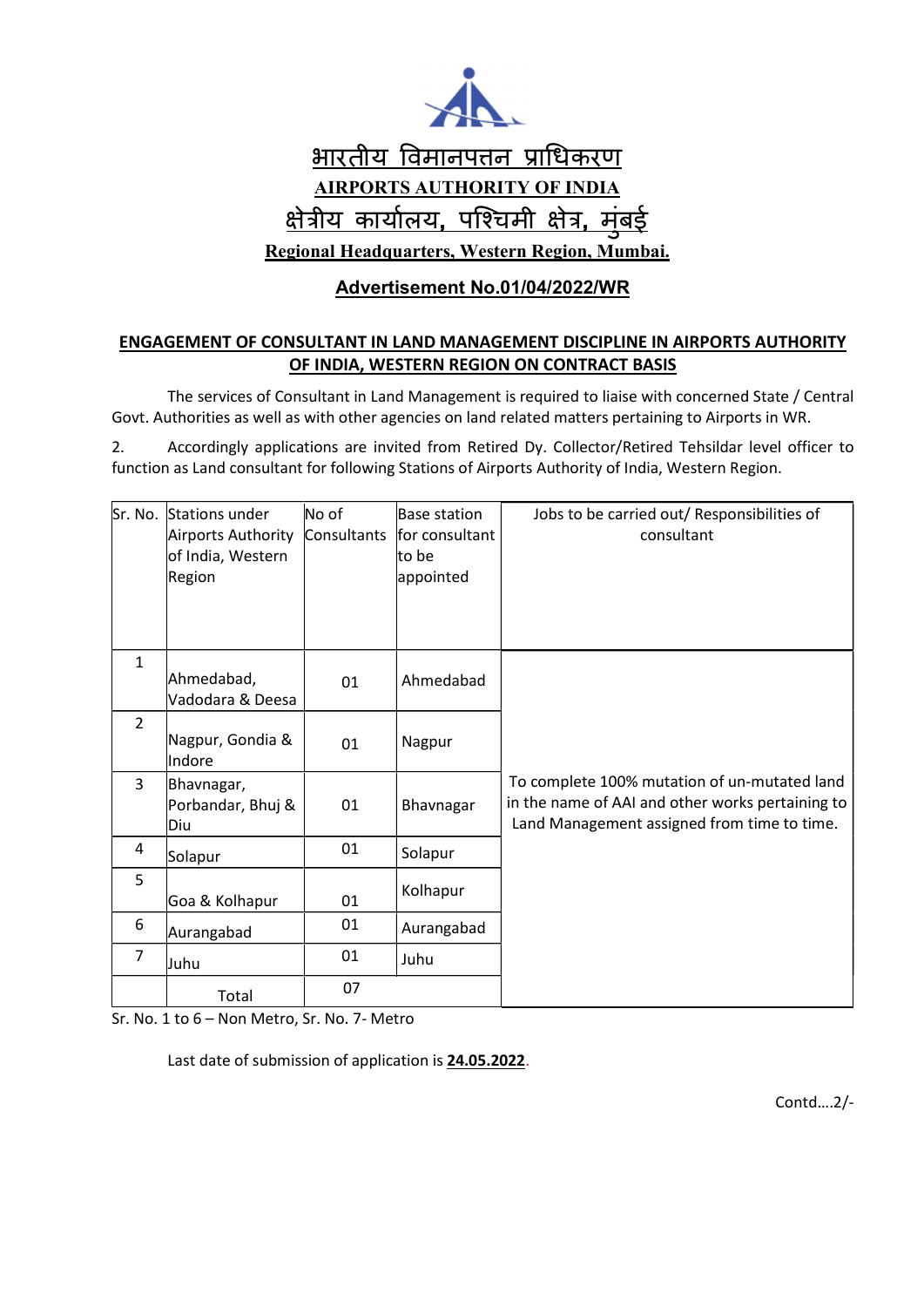2. The terms & conditions, scope of work and other details of activities to be performed by the Consultants are given below:

## A. Eligibility and Qualification Criteria:

- i) Retired Dy. Collector/Retired Tehsildar level officer
- ii) Before engaging as consultant, one month cooling period is required after superannuation. Thus, the applicant should have completed at least one month from the date of superannuation, i.e, as on date of notification.
- iii) The retired officials shall be medically fit and age shall not be more than 70 years.
- iv) The eligible candidate should be clear from Vigilance / Disciplinary angle at the time of retirement. In this regard, the candidate has to submit supporting document form his previous Department/Office.
- v) There should be no criminal case pending against the eligible candidate and this will be self certified by the respective candidate.
- vi) Candidates, who have completed 05 years' cumulative period as Consultant in AAI, shall not be considered for re-engagement of consultant as per existing policy.
- vii) Candidate proficient in local language is preferable.

#### B. Period of Engagement.

- i) Initial engagement of consultant can be for a period of 3 months and extendable up to 3 months based on requirement and performance of the consultant.
- ii) The appointment of consultants would be on full- time contract basis and they would not be permitted to take up any other assignment during the period of consultancy.
- iii) Both AAI and the consultant can terminate the services /resign during the period of engagement by giving one-month notice period or one -month remuneration in lieu of notice period.
- iv) Remuneration and all other terms and conditions will remain same for the extended period of contract if any.

## C. Statement of Objectives/Jobs to be carried out

- 1.1 The consultant shall be responsible for completion of 100% mutation of un-mutated land under the jurisdiction of concerned Airport in the name of AAI and shall submit weekly report on the progress made to the controlling Authority from time to time.
- 1.2 The Consultant shall report to Regional Executive Director, Western Region/Airport Director(s) of concerned Airports in Western Region as the case may be or any other officer of AAI authorized by RED/APD in this behalf. Based on the observations/facts/ records, the Consultant shall submit the report to Regional Executive Director/Airport Director as the case may be or any other officer of AAI authorized by RED/APD in this behalf and all the correspondence shall be made by Regional Executive Director/APD or AAI official with the Central / State Govt.
- 1.3 All the authorities with regard to writing/ signing/ submission of statement for the work assigned or to be assigned to the Consultant shall be of Regional Executive Director/Airport Director(s) of the concerned Airports or duly authorized AAI Official and the Consultant shall not write any letter to any of the authority inclusive of Central/ State Govt. at his own.
- 1.4 Confidentiality of data and documents: The intellectual Property Rights (IPR) of the data collected as well as the deliverables produced for the Department shall remain with the Department. No one shall utilize or publish or disclose or part with, to a third party, any part of the data or statistics or proceedings or information collected for the purpose of this assignment or during the course of the assignment for the department, without the express written consent of the Department. The consultant shall be bound to hand-over the entire set of records of assignment to the Department before the expiry of the contract as advised by the Appointing Authority or his authorized representative and it is a binding to consultant.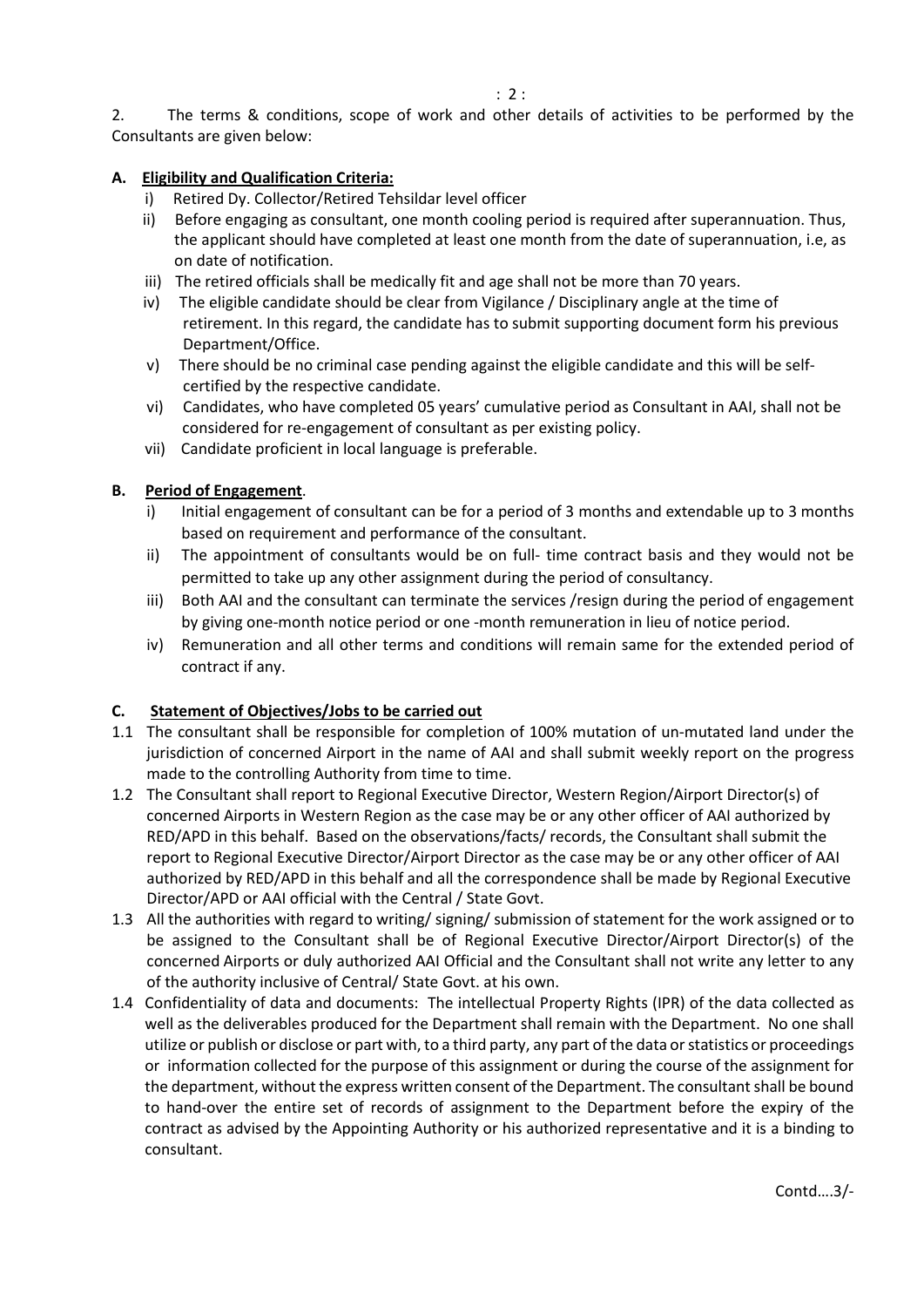- 1.5 Conflict of interest: The consultant appointed by the Department, shall in no case represent or give opinion or advice to others in any matter which is averse to the interest of the Department.
- 1.6 The consultant shall not make any commitment with the Central/ State Govt. or any other department on behalf of AAI.
- 1.7 The consultant shall be responsible for liaisoning with the State Govt. for various activities related to mutation of land of the concerned Airport(s) in Western Region and the assignments given by Regional Executive Director (RED), Western Region/Airport Director(s) of concerned Airports in Western Region, for the coordination from time to time within the stipulated period.
- 1.8 Apart from the above, the consultant shall liaison with the District Collector / Magistrate for administrative jobs required for making the Airports operational in the state.

#### D. Remuneration:

| Consultant           | <b>Monthly</b><br><b>Remuneration(Inclusive of all)</b> | Eligibility                    |
|----------------------|---------------------------------------------------------|--------------------------------|
| For Metro cities     | Rs. 1,50,000/-                                          | Retired Dy. Collector level    |
|                      | Rs. 1,20,000/-                                          | <b>Retired Tehsildar level</b> |
|                      | Rs. 1,00,000/-                                          | Retired Dy. Collector level    |
| For Non-Metro cities | Rs. 80,000/-                                            | <b>Retired Tehsildar level</b> |

#### E. Tax Deduction at Source (TDS):

The income tax or any other tax liable to be deducted, as per the prevailing rules will be deducted at source before effecting the payment, for which the department will issue TDS Certificate. Service tax / GST as applicable shall be payable extra at the prevalent rates.

#### F. Allowances:

- i) Consultants shall not be entitled for any allowance such as Dearness Allowance (DA), Residential Telephone, Transport Facility, Personal Staff, Residential Accommodation, Medical Reimbursement, etc.
- ii) AAI does not undertake any liability for providing any medical facility to the consultant or his dependents, which is existing in AAI and there will be no other financial liability on the part of AAI, since the remuneration is inclusive of everything.

## G. TA/DA

- i) No TA/DA shall be admissible for joining the assignment or on its completion.
- ii) However, Consultants will be allowed TA/DA for their travel inside the country in connection with the official work after approval of Competent Authority.
- iii) Retired Government Servants and Retired officials from PSUs appointed as consultants would be entitled as per his / her last entitlement drawn at the time of retirement.

## H. Attendance and Leave

 i) Consultants will be required to mark their Biometric / manual attendance daily in line with AAI employees' attendance system at the place of engagement.

- ii) Consultants shall be eligible for 3 days leave in 3 months period on pro-rata basis.
- iii Unavailed leave in a calendar year cannot be carried forward to next calendar year or encashed at the end of the tenure.
- iv) In case of absence from duty other than holiday and permissible leaves, proportionate payment would be deducted from the consultancy fee.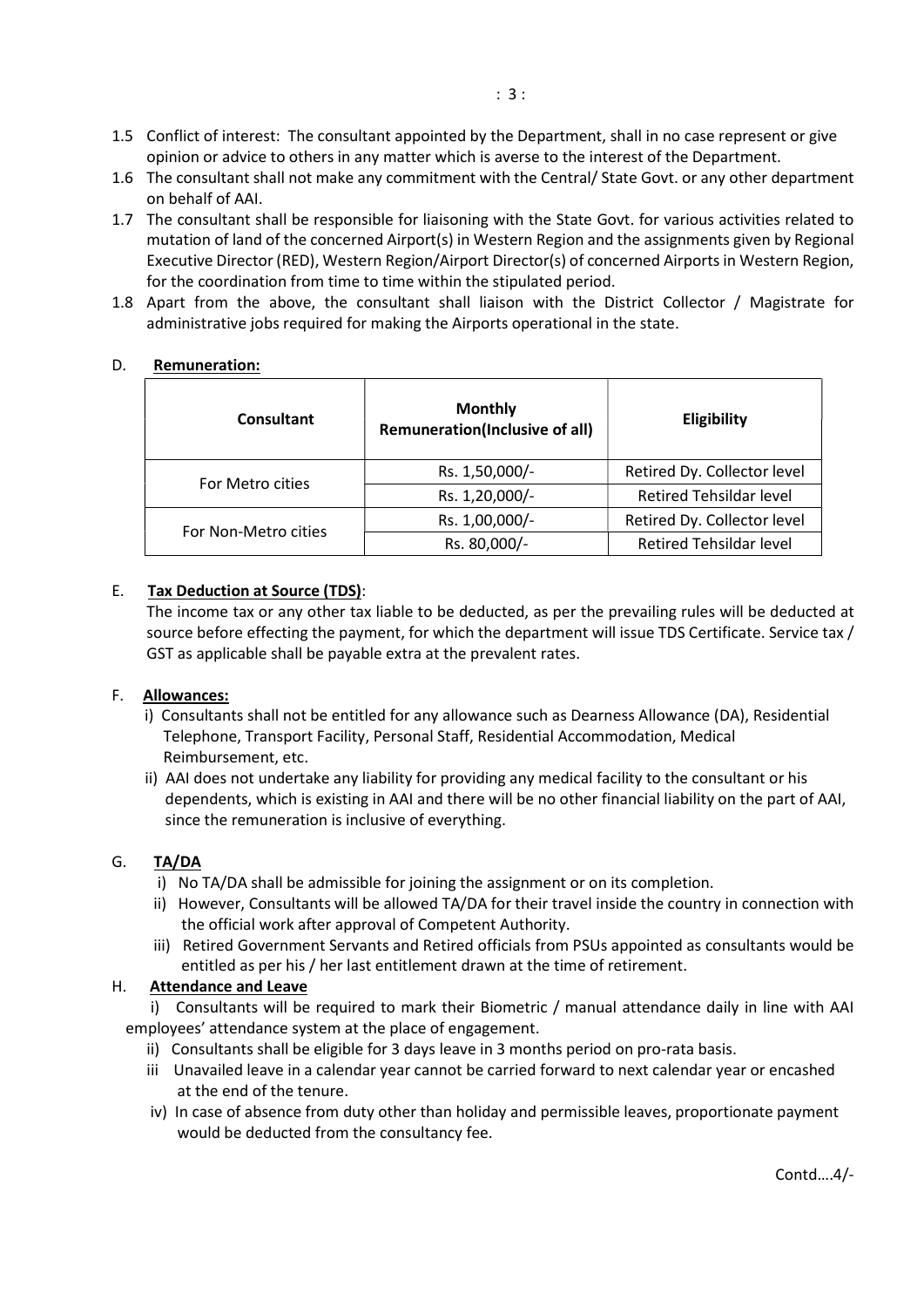## J. Agreement and letter of Acceptance

An agreement should be drawn up between the selected consultant and AAI specifying the terms and conditions of engagement of consultants, including the following.

- i) The land consultants shall be appointed with specific Terms of References (TOR) along with timeline.
- ii) Scope of Work
- iii) Remuneration/Fees to be paid to the consultant
- iv) Tax Deduction at source
- v) Reimbursement of services tax paid by the consultant
- vi) Domestic Tours required and entitlement for the same in terms of TA/DA
- vii) Facilities to be provided by AAI in terms of office space, other infrastructure etc
- viii) Deliverables of the assignment expected from the consultant
- iX) The agreement will be binding on both the consultant and AAI

## K. Termination of Agreement - AAI can terminate the agreement on the following grounds:

- i) In case the information furnished by the applicant is found to be false at any stage, the same will invite disqualification and action as deemed appropriate by AAI whose decision shall be final and binding.
- ii) The consultant is unable to address the assigned tasks.
- iii) Quality of the assigned works is not to the satisfaction of the department.
- iv) The consultant fails in timely achievement of milestones as decided by AAI.
- v) The consultant is found lacking in honesty and integrity.
- vi) The services of the consultant are liable to be terminated at any time by giving one-month notice or remuneration /fees in lieu of notice period and the decision of AAI Management will be final in this regard.

## L. Selection Criterion

i) The mode of selection will be interview and the final selection would be subject to the outcome of interview marks/eligibility criteria and overall merit ranking and in accordance with the prevailing AAI Policy.

ii) The AAI reserves the right to cancel this advertisement and not to proceed in the matter at any stage, accept or reject any or all offers, without assigning any reason.

3. The scanned copy of application for consultant in the attached format (Annexure-I & II) should be mailed on gmhrwr@aai.aero on or before 24.05.2022 positively along with the testimonials including experience certificates followed by duly signed hard copy by Registered / Speed Post on the address mentioned below.

General Manager (HR), Airports Authority of India, Regional Headquarters, Western Region, Integrated Operational Offices, New Airport Colony, Vile-Parle (East) Mumbai- 400 099. Email: gmhrwr@aai.aero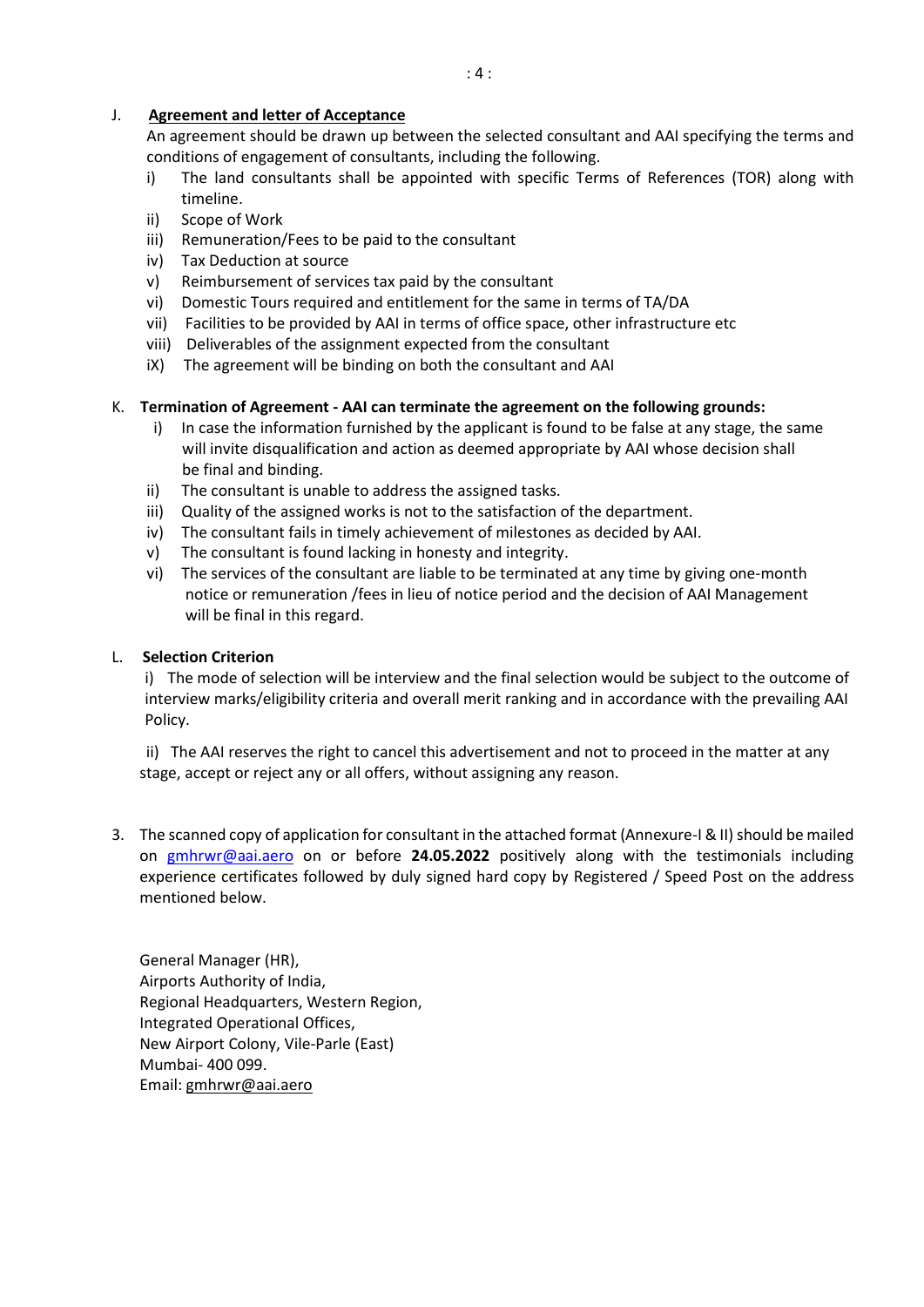#### Annexure-I

#### Application for Land Management Consultant for RHQ-Western Region

| iv) Contact No. Landline | Mobile: |  |
|--------------------------|---------|--|

v) Email id:\_\_\_\_\_\_\_\_\_\_\_\_\_\_\_\_\_\_\_\_\_\_\_\_\_\_\_\_\_\_\_\_\_\_\_\_\_\_\_\_\_\_\_\_\_\_\_\_\_\_\_\_\_\_\_\_\_\_\_\_\_\_\_\_\_\_\_\_\_\_\_\_\_\_\_

vi) Academic Qualification (In reverse order, starting from the latest):-

| SI.<br>No. | Degree | Year | Subjects | University | Class/ Division<br>Distinction (If |
|------------|--------|------|----------|------------|------------------------------------|
|            |        |      |          |            | any)                               |
|            |        |      |          |            |                                    |
|            |        |      |          |            |                                    |
|            |        |      |          |            |                                    |
|            |        |      |          |            |                                    |
|            |        |      |          |            |                                    |
|            |        |      |          |            |                                    |

vii)Relevant Experience in month and year (Please enclose relevant documents)

a) Year wise tasks/highlights of similar nature carried out during relevant experience period with all details including employer, position held & pay scale.

b) Certificate from the previous employer regarding vigilance/disciplinary clearance during the job with the organization.

|             |                          | From | To | Period |        |
|-------------|--------------------------|------|----|--------|--------|
| Designation | Post Held & Organization |      |    | Years  | Months |
|             |                          |      |    |        |        |
|             |                          |      |    |        |        |
|             |                          |      |    |        |        |
|             |                          |      |    |        |        |
|             |                          |      |    |        |        |
|             |                          |      |    |        |        |

| Place: |  |
|--------|--|
| Date:  |  |

Signature: Name: